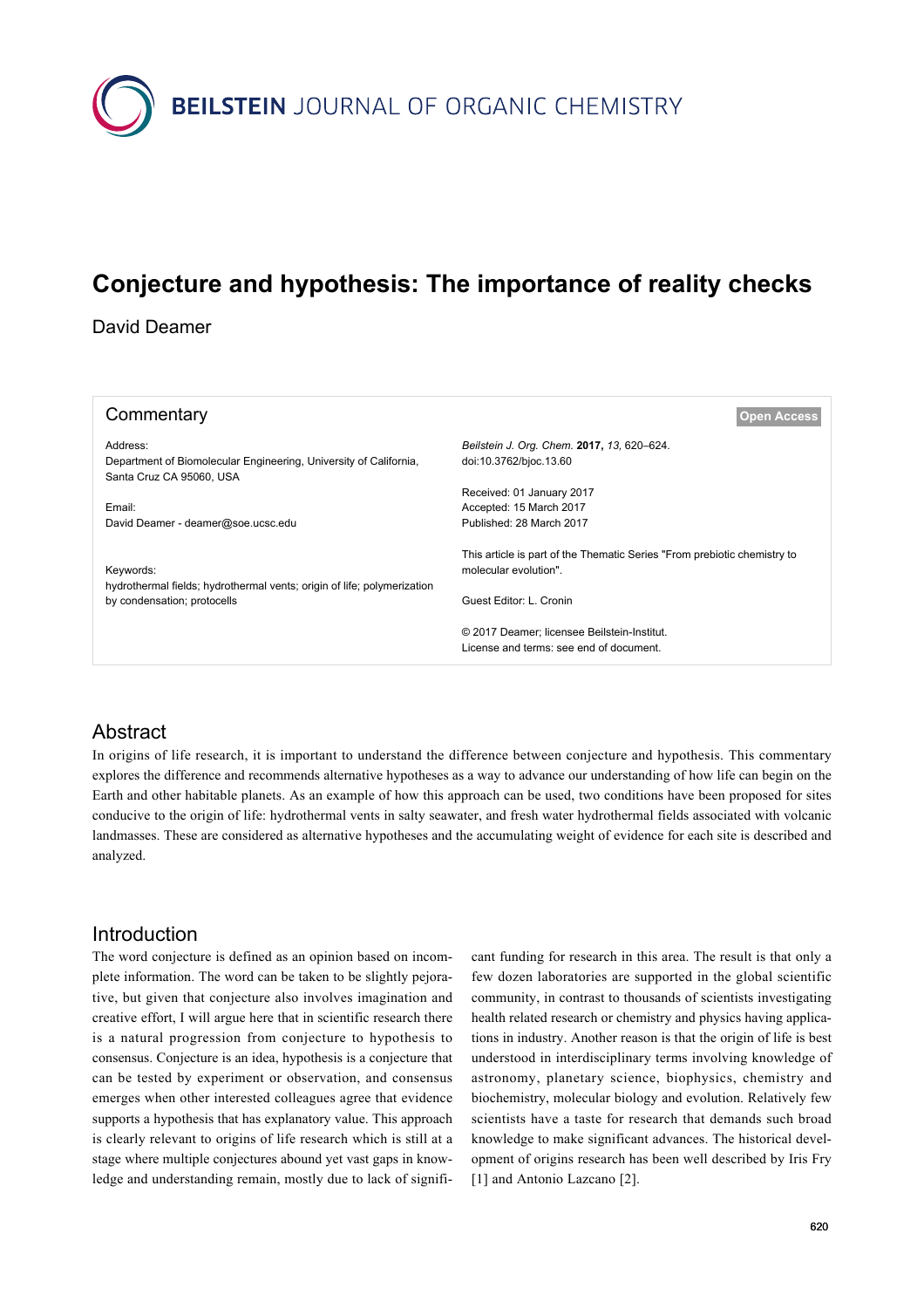# Discussion

Most scientists agree that hypothesis testing is an essential feature of research, and a typical proposal to a funding agency usually has a clearly stated hypothesis. However, there is a very human tendency for investigators to prefer positive results that support their idea. Karl Popper [\[3\]](#page-3-2) had some good advice in this regard: Don't try to prove an idea is right. Instead, try to falsify it. Those rare ideas that cannot be falsified then emerge from the majority of ideas that fail the testing process. Günther Wächtershäuser [\[4\]](#page-3-3) recently commented on how Popper's advice can be applied in origins of life research.

Hypothesis testing is an essential feature of good research, but its value can be increased by one additional step which was first clearly stated in 1964 by John Platt [\[5\]](#page-3-4). The title of Platt's article was *Strong Inference*, which he defines in the following way:

"Strong inference consists of applying the following steps to every problem in science, formally and explicitly and regularly.

- 1. Devising alternative hypotheses.
- 2. Devising crucial experiments ... with alternative possible outcomes, each of which will, as nearly as possible, exclude one or more of the hypotheses.
- 3. Carrying out the experiment so as to get a clean result."

Research approaches that incorporate alternative hypotheses avoid the tendency to prefer positive results, because both positive and negative results have value in inferring which of the two alternatives is better supported by accumulating evidence. The aim of this commentary is to describe how alternative hypotheses can be applied to understanding the origin of life, with the focus on a simple question: Did life begin in salty water in a marine environment, or did life begin in fresh water in a terrestrial setting? Although the question seems simple, there are significant ramifications of possible answers for life detection missions to other planetary objects in the solar system.

We can begin with two conjectures and then attempt to turn them into alternative hypotheses. The first conjecture follows from the discovery of hydrothermal vents and observations related to their properties:

- All life requires liquid water
- Most of the water on Earth is in the ocean.
- Hydrothermal vents emerging from the ocean floor are sources of chemical energy.
- Populations of chemotrophic microbial life thrive in hydrothermal vents.

*Conjecture:* life originated in hydrothermal vents and later adapted to fresh water on volcanic and continental land masses. In the absence of alternatives this idea has been accepted as a reasonable suggestion.

Is there an alternative? Here is another list of facts:

- A small fraction of the Earth's water is distilled from seawater and precipitates as fresh water on volcanic land masses.
- The water accumulates in hydrothermal fields that undergo cycles of evaporation and refilling.
- During evaporation, dilute solutes in the water become concentrated films on mineral surfaces.
- If the solutes can undergo chemical or physical interactions, they will do so in the concentrated films.
- The products will accumulate in the pools when water returns either in the form of precipitation or as fluctuations in water levels related to hot springs or geyser activity.

*Conjecture:* life originated in fresh water hydrothermal fields associated with volcanic land masses, then adapted to the salty seawater of the early ocean.

## The current paradigm: Life began in the ocean in salty seawater

Now we can provide a few more details about two geophysical conditions that have been proposed as alternative sites conducive for the origin of life. Hydrothermal vents were discovered in 1977 [\[6\]](#page-3-5) and were soon proposed to be a likely site for life to begin [\[7-10\]](#page-3-6). Hydrothermal vents referred to as black smokers are produced when seawater comes into contact with rocks heated by magma underlying mid-ocean ridges. The hot water dissolves mineral components of the rock and then emerges through the ocean floor where the mineral solutes come out of solution to form characteristic chimneys that emit a black smoke of precipitated metal sulfide particles.

A second type of hydrothermal vent was discovered in 2001 [\[11\]](#page-3-7) that does not depend on volcanism. Instead they form when seawater reacts with mineral components of peridotite in the sea floor, a process called serpentinization. The reaction produces hydrogen and a strongly alkaline (pH 9–11) hot medium saturated with carbonate. When the warm fluid contacts cooler seawater, calcium carbonate and other minerals precipitate to form white chimney structures.

The hydrogen gas dissolved in the alkaline vent fluid is a potential source of reducing power. Certain microorganisms already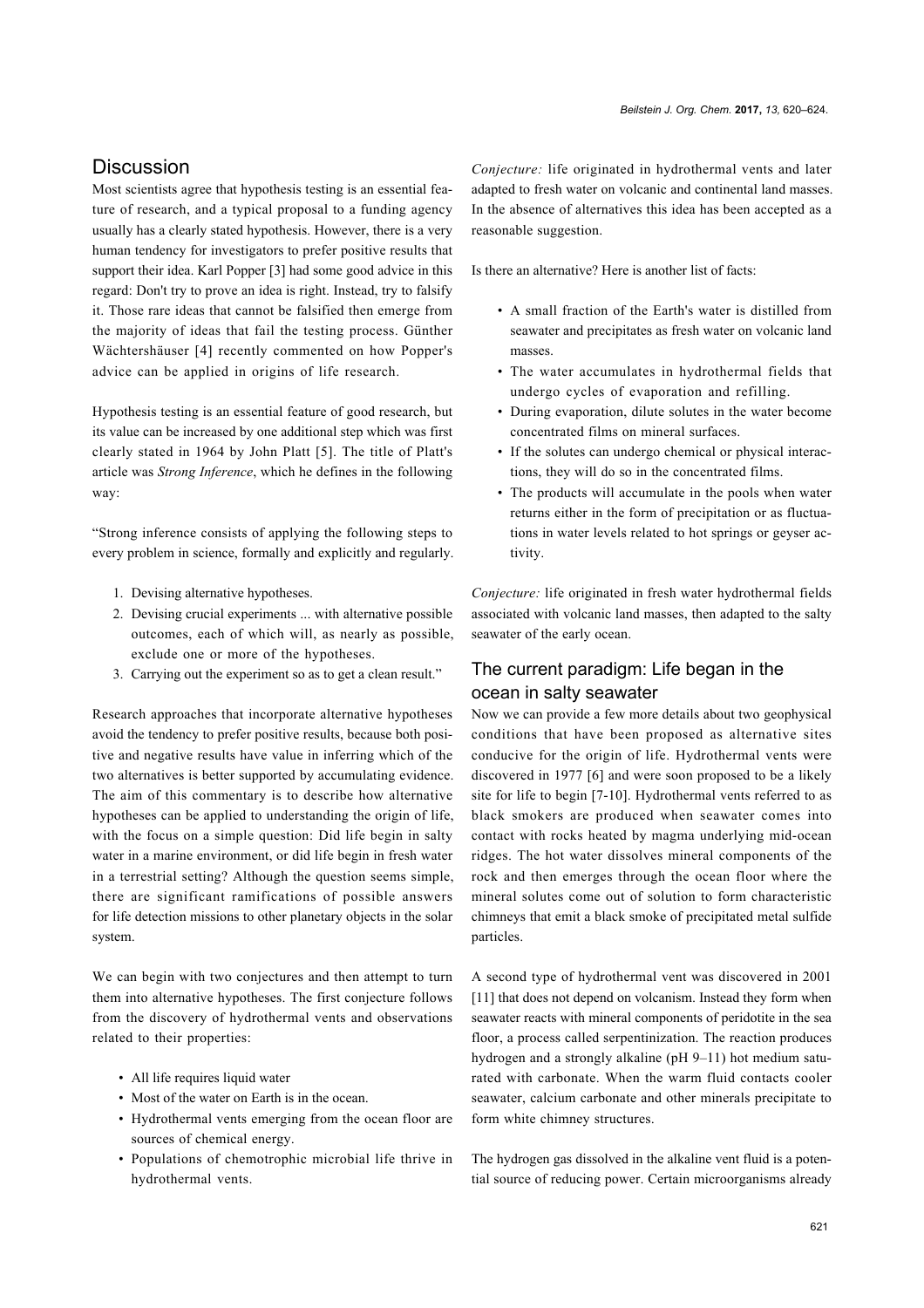use hydrogen for this purpose, so the hydrothermal vent hypothesis proposes that on the prebiotic Earth hydrogen could potentially reduce carbon dioxide to organic compounds that are then incorporated into a primitive metabolism [\[12\]](#page-3-8). Lane and Martin [\[13\]](#page-3-9) noted that the alkaline vent minerals have a porous structure that could serve as cellular compartments with mineral membranes as boundaries. The assumption that the membranes may separate a strongly alkaline medium from mildly acidic Hadean sea water across suggested that a primitive version of chemiosmotic energy transduction might be possible to supply chemical energy for primitive forms of life. Weiss et al. [\[14\]](#page-3-10) used genomic analysis of vent microorganisms to test the possibility that the last universal common ancestor (LUCA) may have originated in hydrothermal vents.

The iron-sulfur chemistry proposed for hydrothermal vents was tested by Huber and Wächtershäuser [\[15,16\]](#page-3-11) who simulated vent conditions with boiling mixtures of iron and nickel sulfides to which various reactants were added. They reported that acetic acid, amino acids and peptide bonds could be synthesized under these conditions, and claimed that "The results support the theory of a chemoautotrophic origin of life with a CO-driven, (Fe,Ni)S-dependent primordial metabolism."

More recently Herschy et al. [\[17\]](#page-3-12) simulated hydrothermal vent conditions by injecting a solution of potassium phosphate, sodium silicate and sodium sulfide (pH 11) into a second solution of ferrous chloride, sodium bicarbonate and nickel chloride (pH 5). The aim was to determine whether carbon dioxide (present as 10 mM sodium bicarbonate) can be reduced under these conditions, and they were able to detect  $\approx 50$  µM formic acid. In a similar laboratory simulation of an alkaline hydrothermal vent, Burcar et al. [\[18\]](#page-3-13) used mass spectrometry to detect a small yield of dimers produced from adenosine monophosphate circulating in the medium.

## An alternative hypothesis: Life began in terrestrial fresh water

Although most of the Earth's water today is salty seawater, a small fraction  $(-1\%)$  is present in the form of fresh water distilled by evaporation from the ocean and falling on continental land masses as precipitation. The Hadean Earth did not have continents but was likely to have volcanoes similar to those from the same era still visible on Mars. The volcanism associated with such islands suggests an alternative hydrothermal site we will refer to as hydrothermal fields. Iceland is an analogous site on today's Earth, with several active volcanoes and associated hydrothermal areas supplied by precipitation and dominated by hot springs and geyser activity. In contrast to the single rock-water interface of hydrothermal vents, hydrothermal fields

have a more complex array of three interfaces in which minerals, water and atmosphere undergo continuous fluctuations of wetting and drying.

The fluctuating hydrothermal field hypothesis has been used as a model for polymerization reactions in which monomers like amino acids and mononucleotides form peptide and ester bonds of biologically relevant polymers. The idea that evaporation and heat can drive polymerization is obvious and was first proposed years ago [\[19\].](#page-3-14) Lahav and White [\[20\]](#page-3-15) adopted the approach and demonstrated that peptide bonds could be produced using clay as a catalyst. The approach was largely abandoned with the advent of the RNA World scenario that suggested a way for life to begin in solution, rather than by evaporation to dryness. However, polymerization in an aqueous medium requires chemical activation of the monomers, and so far there is no obvious mechanism by which activation can occur. Recent studies have returned to evaporation as a way to drive polymerization reactions [\[21,22\]](#page-3-16).

There are several advantages to using evaporation in this regard. First, simply concentrating potential reactants adds significant free energy to a system that can be used to drive condensation reactions [\[23\]](#page-3-17). Furthermore, if amphiphilic compounds are present they can organize and concentrate reactants within a two dimensional plane with the result that polymerization is enhanced [\[24,25\]](#page-3-18).

The hydrothermal field hypothesis has been tested in laboratory simulations. For instance, peptide bonds have been produced [\[26,27\]](#page-3-19) and cycles of drying and rehydration have been shown to drive polymerization of mononucleotides [\[22,28,29\]](#page-3-20). Because the resulting polymers can be encapsulated in lipid vesicles, it has been proposed that the resulting protocells are candidates for combinatorial selection and the first steps of evolution [\[30\].](#page-3-21)

### Conclusion

From the above discussion, alternative conjectures have been published and are available for critical analysis and commentary. How can we turn the two conjectures into John Platt's alternative hypotheses? The answer is simple. We follow Platt's advice to devise critical experiments that will add weight of evidence to either or both of the alternative conjectures which then become testable hypotheses. Here is a proposed list of conditions that seem to be essential prerequisites if cellular life is to originate in one of the two alternative conditions:

• There must be a source of organic compounds relevant to biological processes, such as amino acids, nucleobases, simple sugars and phosphate.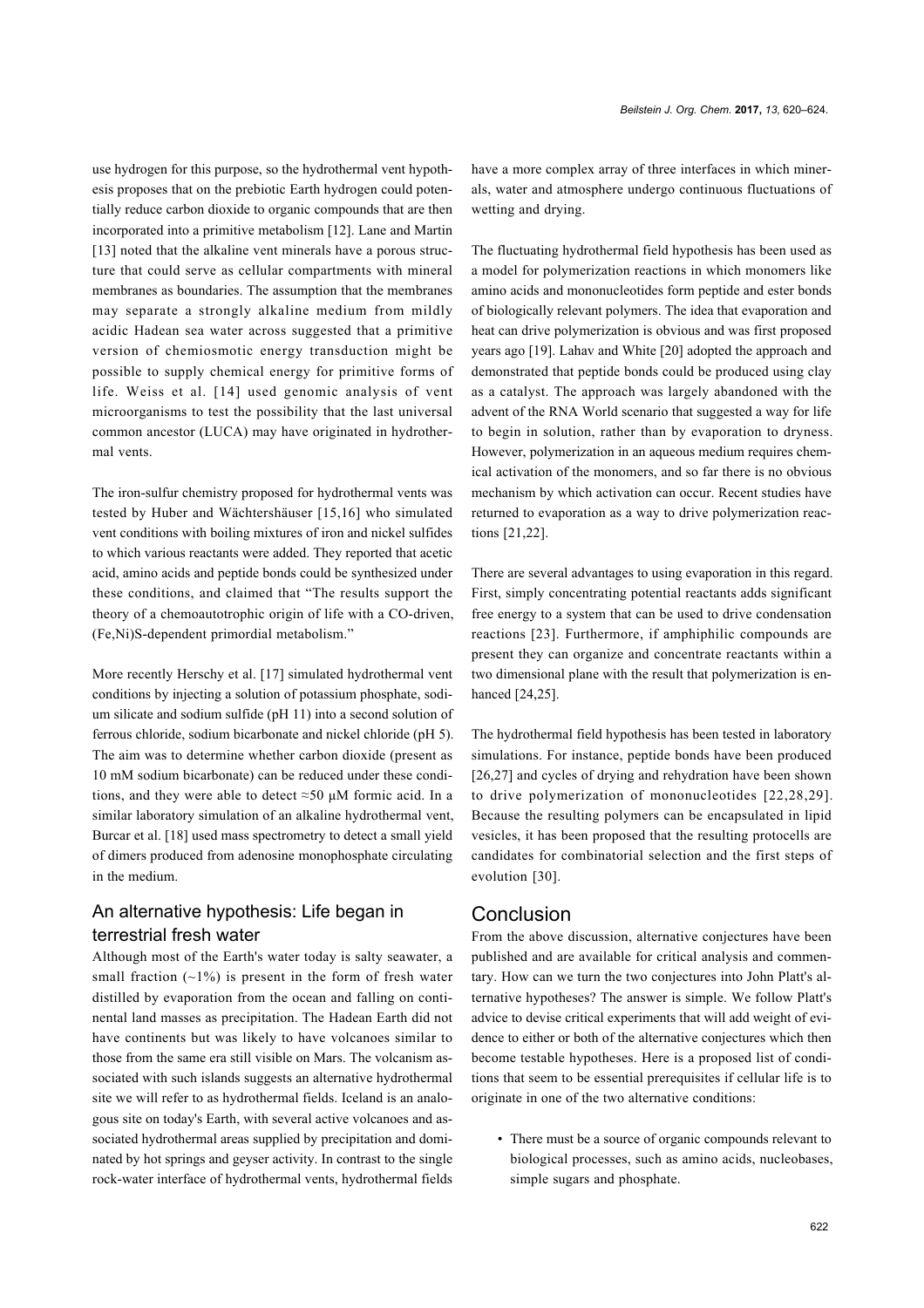- The organic solutes are likely to be present as very dilute solutions, so there should be a process by which they can be sufficiently concentrated to undergo chemical reactions relevant to cellular life.
- Energy sources must be present in the environment to drive a primitive metabolism and polymerization.
- Products of reactions should accumulate within the site rather than dispersing into the bulk phase environment.
- Biologically relevant polymers are synthesized with chain lengths sufficient to act as catalysts or incorporate genetic information.
- If amphiphilic compounds are present in the mixture, the conditions will allow them to assemble into membranous compartments.
- A plausible physical mechanism can produce encapsulated polymers in the form of protocells and subject them to combinatorial selection.

These conditions can also be considered to be predictions, because each condition in the above list can be tested by observation, by theoretical analysis or in laboratory simulations. If any one of the predictions fails experimentally or is shown to be impossible, for instance by being inconsistent with thermodynamic principles, that alternative can be considered to be falsified. As evidence accumulates, we will be able to judge the relative plausibility and explanatory power of the competing ideas. Continued testing of the alternative hypotheses is essential, because neither has yet reached the level of consensus. In both cases, laboratory simulations will ideally be extended to a second important step, which is to visit the alternative sites and demonstrate that what happens in the laboratory can also occur in the actual conditions of hydrothermal vents or fields.

### References

- <span id="page-3-0"></span>1. Fry, I. *The origin of life on Earth;* Rutgers University Press: Rutgers NJ U.S.A., 2000.
- <span id="page-3-1"></span>2. Lazcano, A. *Origins Life Evol. Biospheres* **2010,** *40,* 161–167. [doi:10.1007/s11084-010-9195-0](https://doi.org/10.1007%2Fs11084-010-9195-0)
- <span id="page-3-2"></span>3. Popper, K. R. *Conjectures and Refutations: The Growth of Scientific Knowledge;* Routledge: London, U.K., 1963.
- <span id="page-3-3"></span>4. Wächtershäuser, G. *J. Mol. Evol.* **2016,** *82,* 75–80. [doi:10.1007/s00239-015-9727-3](https://doi.org/10.1007%2Fs00239-015-9727-3)
- <span id="page-3-4"></span>5. Platt, J. R. *Science* **1964,** *146,* 347–353. [doi:10.1126/science.146.3642.347](https://doi.org/10.1126%2Fscience.146.3642.347)
- <span id="page-3-5"></span>6. Corliss, J. B.; Dymond, J.; Gordon, L. I.; Edmond, J. M.; von Herzen, R. P.; Ballard, R. D.; Green, K.; Williams, D.; Bainbridge, A.; Crane, K.; van Andel, T. H. *Science* **1979,** *203,* 1073–1083. [doi:10.1126/science.203.4385.1073](https://doi.org/10.1126%2Fscience.203.4385.1073)
- <span id="page-3-6"></span>7. Corliss, J. B.; Baross, J. A.; Hoffman, S. E. *Oceanol. Acta* **1981,** *4,* 59–69.
- 8. Baross, J. A.; Hoffman, S. E. *Origins Life Evol. Biospheres* **1985,** *15,* 327–345. [doi:10.1007/BF01808177](https://doi.org/10.1007%2FBF01808177)
- 9. Russell, M. J.; Daniel, R. M.; Hall, A. J. *Terra Nova* **1993,** *5,* 343–347. [doi:10.1111/j.1365-3121.1993.tb00267.x](https://doi.org/10.1111%2Fj.1365-3121.1993.tb00267.x)
- 10. Russell, M. J.; Hall, A. J. *J. Geol. Soc. (London, U. K.)* **1997,** *154,* 377–402. [doi:10.1144/gsjgs.154.3.0377](https://doi.org/10.1144%2Fgsjgs.154.3.0377)
- <span id="page-3-7"></span>11.Kelley, D. S.; Karson, J. A.; Blackman, D. K.; Früh-Green, G. L.; Butterfield, D. A.; Lilley, M. D.; Olson, E. J.; Schrenk, M. O.; Roe, K. K.; Lebon, G. T.; Rivizzigno, P.; the AT3-60 Shipboard Party. *Nature* **2001,** *412,* 145–149. [doi:10.1038/35084000](https://doi.org/10.1038%2F35084000)
- <span id="page-3-8"></span>12. Martin, W.; Russell, M. J. *Philos. Trans. R. Soc. London, B* **2007,** *362,* 1887–1926. [doi:10.1098/rstb.2006.1881](https://doi.org/10.1098%2Frstb.2006.1881)
- <span id="page-3-9"></span>13. Lane, N.; Martin, W. F. *Cell* **2012,** *151,* 1406–1416. [doi:10.1016/j.cell.2012.11.050](https://doi.org/10.1016%2Fj.cell.2012.11.050)
- <span id="page-3-10"></span>14.Weiss, M. C.; Sousa, F. L.; Mrnjavac, N.; Neukirchen, S.; Roettger, M.; Nelson-Sathi, S.; Martin, W. F. *Nat. Microbiol.* **2016,** *1,* 16116. [doi:10.1038/nmicrobiol.2016.116](https://doi.org/10.1038%2Fnmicrobiol.2016.116)
- <span id="page-3-11"></span>15. Huber, C.; Wächtershäuser, G. *Science* **1997,** *276,* 245–247. [doi:10.1126/science.276.5310.245](https://doi.org/10.1126%2Fscience.276.5310.245)
- 16. Huber, C.; Wächtershäuser, G. *Science* **2006,** *314,* 630–632. [doi:10.1126/science.1130895](https://doi.org/10.1126%2Fscience.1130895)
- <span id="page-3-12"></span>17. Herschy, B.; Whicher, A.; Camprubi, E.; Watson, C.; Dartnell, L.; Ward, J.; Evans, J. R. G.; Lane, N. *J. Mol. Evol.* **2014,** *79,* 213–227. [doi:10.1007/s00239-014-9658-4](https://doi.org/10.1007%2Fs00239-014-9658-4)
- <span id="page-3-13"></span>18.Burcar, B. T.; Barge, L. M.; Trail, D.; Watson, E. B.; Russell, M. J.; McGown, L. B. *Astrobiology* **2015,** *15,* 509–522. [doi:10.1089/ast.2014.1280](https://doi.org/10.1089%2Fast.2014.1280)
- <span id="page-3-14"></span>19.Fox, S. W.; Harada, K. *J. Am. Chem. Soc.* **1960,** *82,* 3745–3751. [doi:10.1021/ja01499a069](https://doi.org/10.1021%2Fja01499a069)
- <span id="page-3-15"></span>20. Lahav, N.; White, D.; Chang, S. *Science* **1978,** *201,* 67–69. [doi:10.1126/science.663639](https://doi.org/10.1126%2Fscience.663639)
- <span id="page-3-16"></span>21.Forsythe, J. G.; Yu, S.-S.; Mamajanov, I.; Grover, M. A.; Krishnamurthy, R.; Fernández, F. M.; Hud, N. V. *Angew. Chem., Int. Ed.* **2015,** *54,* 9871–9875. [doi:10.1002/anie.201503792](https://doi.org/10.1002%2Fanie.201503792)
- <span id="page-3-20"></span>22.Benner, S. A.; Kim, H.-J.; Carrigan, M. A. *Acc. Chem. Res.* **2012,** *45,* 2025–2034. [doi:10.1021/ar200332w](https://doi.org/10.1021%2Far200332w)
- <span id="page-3-17"></span>23. Ross, D. S.; Deamer, D. *Life* **2016,** *6,* No. 28. [doi:10.3390/life6030028](https://doi.org/10.3390%2Flife6030028)
- <span id="page-3-18"></span>24. Rajamani, S.; Vlassov, A.; Benner, S.; Coombs, A.; Olasagasti, F.; Deamer, D. *Origins Life Evol. Biospheres* **2008,** *38,* 57–74. [doi:10.1007/s11084-007-9113-2](https://doi.org/10.1007%2Fs11084-007-9113-2)
- 25.Toppozini, L.; Dies, H.; Deamer, D. W.; Rheinstädter, M. C. *PLoS One* **2013,** *8,* No. e62810. [doi:10.1371/journal.pone.0062810](https://doi.org/10.1371%2Fjournal.pone.0062810)
- <span id="page-3-19"></span>26. Rode, B. M.; Schwendinger, M. G. *Origins Life Evol. Biospheres* **1990,** *20,* 401–410. [doi:10.1007/BF01808134](https://doi.org/10.1007%2FBF01808134)
- 27. Rodriguez-Garcia, M.; Surman, A. J.; Cooper, G. J. T.; Suárez-Marina, I.; Hosni, Z.; Lee, M. P.; Cronin, L. *Nat. Commun.* **2015,** *6,* 8385. [doi:10.1038/ncomms9385](https://doi.org/10.1038%2Fncomms9385)
- 28. DeGuzman, V.; Vercoutere, W.; Shenasa, H.; Deamer, D. W. *J. Mol. Evol.* **2014,** *78,* 251–262. [doi:10.1007/s00239-014-9623-2](https://doi.org/10.1007%2Fs00239-014-9623-2)
- 29. Da Silva, L.; Maurel, M.-C.; Deamer, D. *J. Mol. Evol.* **2014,** *80,* 86–97. [doi:10.1007/s00239-014-9661-9](https://doi.org/10.1007%2Fs00239-014-9661-9)
- <span id="page-3-21"></span>30. Damer, B.; Deamer, D. *Life* **2015,** *5,* 872–887. [doi:10.3390/life5010872](https://doi.org/10.3390%2Flife5010872)